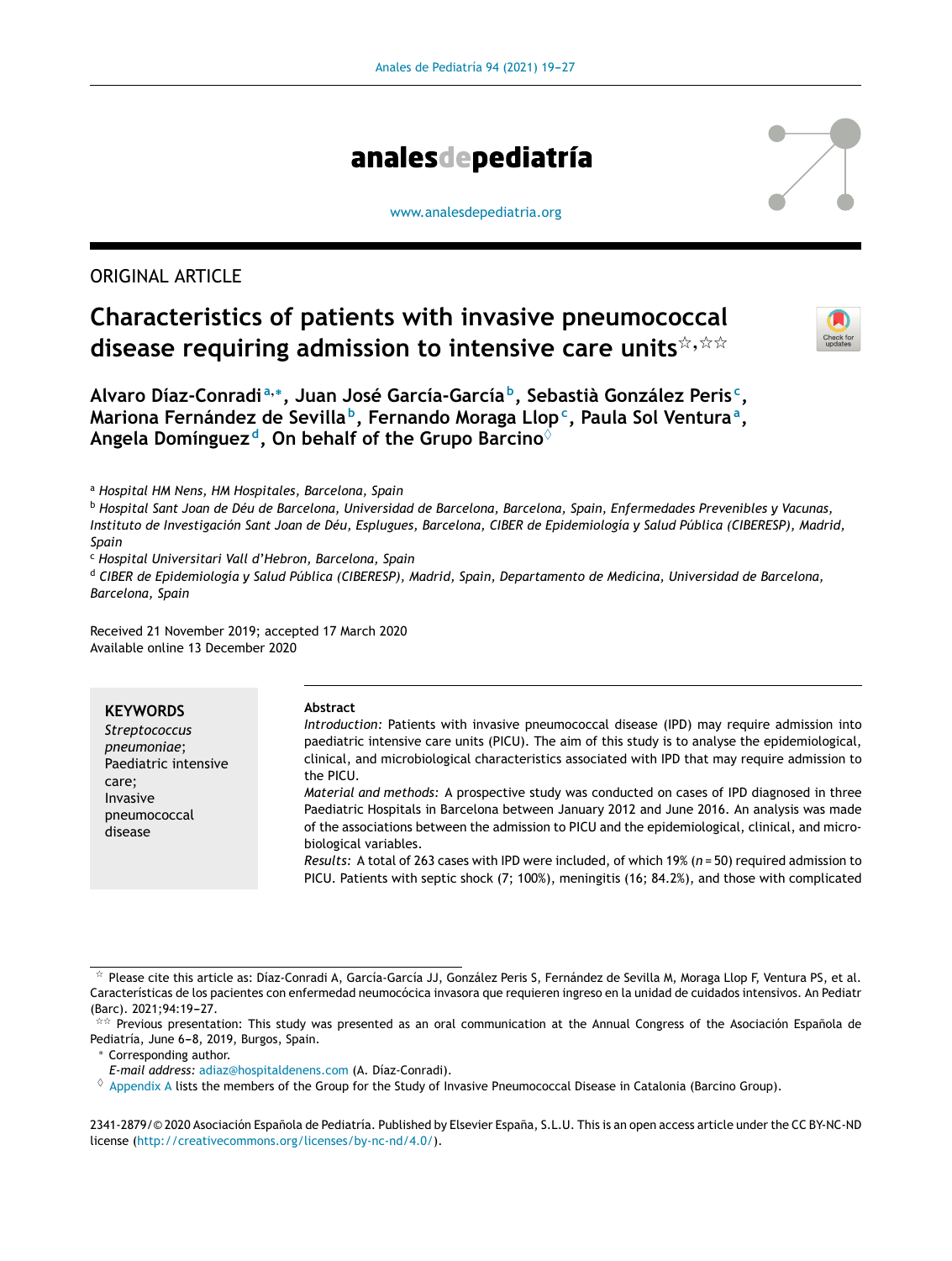pneumonia (23; 15.2%) were admitted to the PICU. The most frequent complications were pulmonary (35.2%) and neurological (39.5%). The ratio between admission and non-admission to PICU was 4.7 times higher in subjects with an underlying disease. The serotypes associated with PICU admission were 19A (23% of the total of this serotype), serotype 14 (20%), serotype 3 (17%), and serotype 1 (12.5%).

*Conclusions:* IPD required PICU admission in cases of septic shock and meningitis, and less so with complicated pneumonia. The percentage of admissions is greater in children with an underlying disease. Admission into the PICU involves a longer stay, complications during the acute phase, as well as sequelae, particularly neurological ones. The serotypes of the patients that were admitted to PICU were predominantly vaccine serotypes.

 $©$  2020 Asociación Española de Pediatría. Published by Elsevier España, S.L.U. This is an open access article under the CC BY-NC-ND license ([http://creativecommons.org/licenses/by-nc-nd/](http://creativecommons.org/licenses/by-nc-nd/4.0/) [4.0/\)](http://creativecommons.org/licenses/by-nc-nd/4.0/).

#### **Características de los pacientes con enfermedad neumocócica invasora que requieren ingreso en la unidad de cuidados intensivos**

#### **Resumen**

*Introducción:* La enfermedad neumocócica invasora (ENI) puede requerir ingreso en la unidad de cuidados intensivos pediátricos (UCIP). El objetivo de este trabajo es analizar las características epidemiológicas, clínicas y microbiológicas asociadas a la ENI que predisponen el ingreso en la UCIP.

*Material y métodos:* Estudio prospectivo de casos diagnosticados con ENI en tres hospitales pediátricos de Barcelona entre enero de 2012 y junio de 2016. Se analizaron las asociaciones entre el ingreso en la UCIP y las variables epidemiológicas, clínicas y microbiológicas.

*Resultados:* Se incluyeron 263 casos con ENI. El 19% (n = 50) requirió ingreso en la UCIP. El 100% (7) de los pacientes con shock séptico, 84,2% (16) con meningitis y 15,2% (23) con neumonía complicada ingresaron en la UCIP. Las complicaciones más frecuentes fueron pulmonares (35,2%) y neurológicas (39,5%). La razón entre ingreso y no ingreso en la UCIP fue 4,17 veces mayor en los sujetos con enfermedad de base. Los serotipos asociados al ingreso en la UCIP fueron el 19A (23% del total de este serotipo), el 14 (20%), el 3 (17%) y el serotipo 1 (12,5%).

*Conclusiones:* La ENI requiere ingreso en la UCIP en caso de shock séptico y meningitis, no así, de entrada, la neumonía complicada. El porcentaje de ingresos es mavor en los niños con enfermedad de base. El ingreso en la UCIP conlleva una estancia más prolongada, así como complicaciones durante la fase aguda y secuelas, sobre todo, neurológicas. Los serotipos de los pacientes que ingresaron en la UCIP fueron, predominantemente, serotipos vacunales.

 $© 2020 Asociación Española de Pediatría. Publicado por Elsevier España, S.L.U. Este es un$ artículo Open Access bajo la licencia CC BY-NC-ND [\(http://creativecommons.org/licenses/by](http://creativecommons.org/licenses/by-nc-nd/4.0/)[nc-nd/4.0/](http://creativecommons.org/licenses/by-nc-nd/4.0/)).

## **Introduction**

Invasive pneumococcal disease (IPD) continues to cause significant morbidity and mortality in the paediatric population of Spain, even after the introduction in our country of the pneumococcal conjugate vaccine.[1](#page-8-0) The incidence of IPD in children under 5 years in Spain ranges between 16.8 (2012) and 12.3 (2015) per 100 000 inhabitants.<sup>[1,2](#page-8-0)</sup>

In some cases, it requires admission to the paediatric intensive care unit (PICU) due to the severity of the symptoms. Some forms of IPD, such as sepsis or meningitis, require intensive care from onset, with management based on the continuous monitoring and intensive treatment that these forms require once they are diagnosed. Other forms, such as complicated pneumonia, do not always require admission to the PICU to be cured and could be managed initially in a hospital without paediatric intensive care services.<sup>[3](#page-8-0)</sup>

The aim of our study was to analyse the epidemiological, microbiological and clinical characteristics of cases of IPD potentially requiring admission to the PICU.

#### **Methods**

#### **Study design**

We conducted a prospective study in children aged 2 to 59 months given a diagnosis of IPD between January 1, 2012 and June 30, 2016 managed in 3 children's hospitals in Barcelona, Spain (Hospital Sant Joan de Déu, Hospital Materno-Infantil Vall d'Hebron and Hospital HM Nens) with an estimated cumulative catchment population under 5 years of 116 279

#### **PALABRAS CLAVE**

*Streptococcus pneumoniae*; Cuidados intensivos pediátricos; Enfermedad neumocócica invasora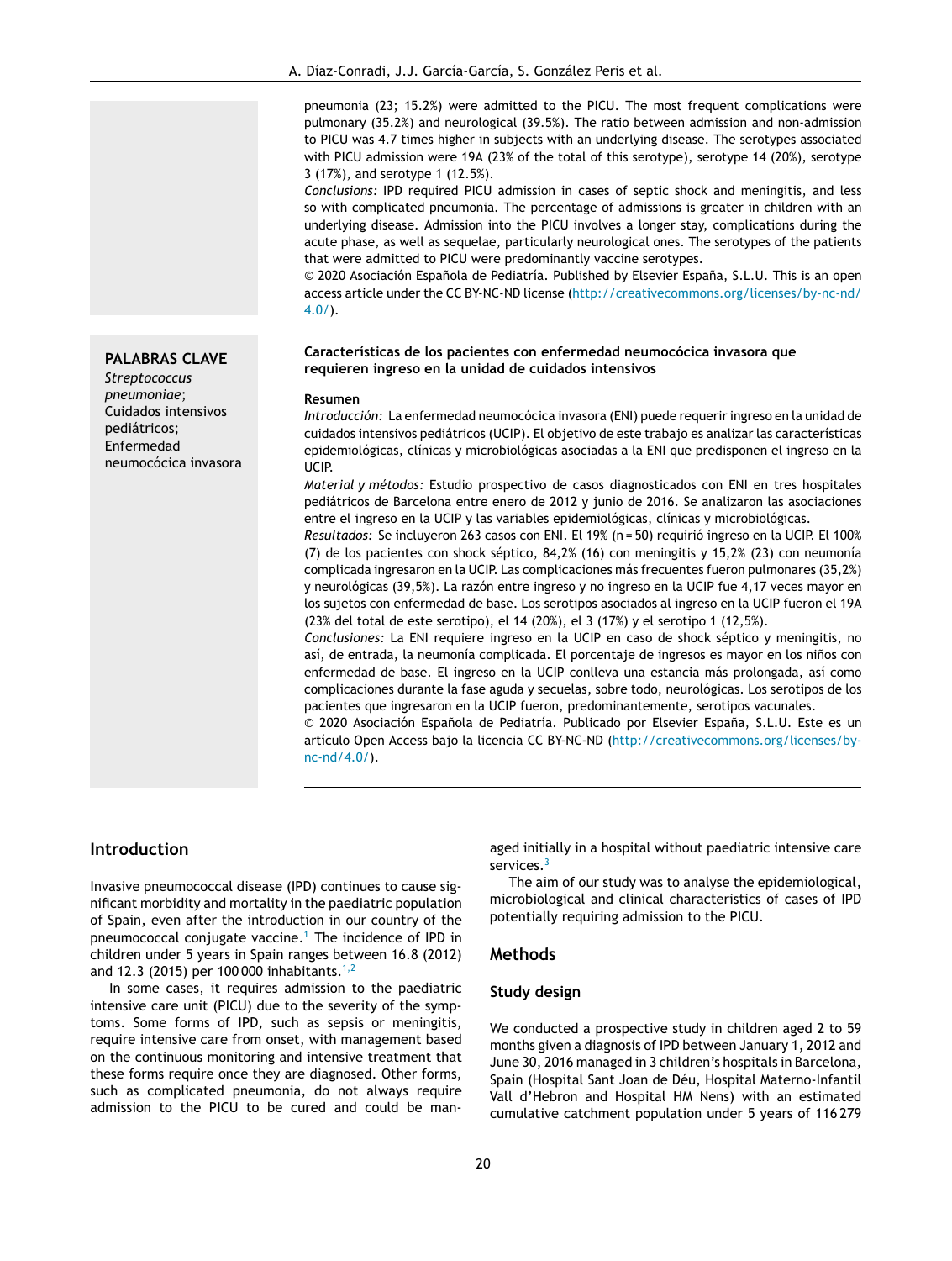inhabitants (30.4% of the total population aged <5 years in Catalonia).<sup>[2](#page-8-0)</sup> The first 2 hospitals have a PICU and are the 2 referral PICUs in Catalonia, although there are other PICUs in the region.

We defined IPD as clinical manifestations of infection in addition to isolation of *Streptococcus pneumoniae* or detection of DNA corresponding to the *LytA* gene and an additional capsule gene by reverse transcription polymerase chain reaction (RT-PCR) in a sample collected from a normally sterile site.

## **Demographic, clinical and epidemiological variables**

For each case of IPD, we collected data on the following demographic, clinical and epidemiological variables: age, sex, date of birth, date of onset, date of hospital admission, form of IPD (meningitis, septic shock, complicated or uncomplicated pneumonia, occult bacteraemia and other, less frequent forms), complications, admission to PICU and length of stay, presence of medical risk factors (sickle cell anaemia, congenital or acquired asplenia, infection by human immunodeficiency virus, cochlear implant, severe congenital immunodeficiency requiring treatment, chronic heart disease requiring treatment or surgically corrected, chronic respiratory disease including asthma treated with high-dose steroids (methylprednisolone at a dose >1 mg/kg/day for longer than 1 month), cerebrospinal fluid fistula, chronic renal failure including nephrotic syndrome requiring dialysis, immunosuppressive therapy or radiotherapy in the past 6 months, solid organ or haematopoietic stem cell transplantation, and insulin-dependent diabetes mellitus), date of discharge and outcome at discharge (discharge without sequelae, discharge with sequelae, death). We considered that pneumonia was complicated in case of lung consolidation with more than one of the following: pleural effusion greater than 10 mm, loculated pleural effusion, parapneumonic empyema, necrotising pneumonia or pulmonary abscess. We assessed for the presence of sequelae at 6 months from diagnosis.

## **Identification, serotyping and classification of** *S. pneumoniae*

Strains isolated from culture were serotyped by means of the Quellung reaction or a dot blot assay in the Pneumococcus Reference Laboratory of the Centro Nacional de Microbiología (National Centre of Microbiology) in Majadahonda (Madrid, Spain). In patients in which the pneumococcal strain could not be isolated from culture, serotyping was performed by means of RT-PCR, which allows detection of 43 different serotypes/serogroups with the multilocus sequence typing (MLST) method, which is recognised at the international level.

Since PCR does not differentiate between serotypes 6A and 6C, 7F and 7A, 9V, 9A and 9N and 19F, 19B and 19C, we only considered serotypes 6A, 7F, 9V and 19F as vaccine serotypes once their identification was confirmed by the Pneumococcus Reference Laboratory in Majadahonda.<sup>[2](#page-8-0)</sup>

Genotyping from samples was performed at the Molecular Biology Laboratory of the Hospital Sant Joan de

Déu with the MLST method. We identified allelic profiles and sequence types with the software available at [http://pubmlst.org/spneumoniae/.](http://pubmlst.org/spneumoniae/) We analysed sequence types and assigned specific clonal complexes using the eBURST algorithm.

## **Criteria for admission to the PICU**

The children admitted to the PICU met all or some of the following criteria: IPD with severe haemodynamic instability that did not improve with administration of 1 or 2 boluses of fluids; diagnosis of meningitis; development of acute respiratory distress syndrome defined as a ratio of arterial oxygen partial pressure (PaO2) to fractional inspired oxygen (FiO<sub>2</sub>) of 200 to 250; need for invasive or non-invasive mechanical ventilation; signs of acute renal failure (2-fold or greater increase in serum creatinine relative to baseline over a 12-24 h interval); disseminated intravascular coagulation; Glasgow coma scale score of less than 8.<sup>[3](#page-8-0)</sup>

## **Vaccination against pneumococcus**

We obtained the vaccination status of each patient with IPD from the official vaccination history card, the records of the public or private primary care centre that managed the child routinely or the patient health records. We defined correct vaccination as having received every dose of pneumococcal 13-valent conjugate vaccine (PCV13) scheduled up to the patient's age as established by the summary of product characteristics.[4](#page-8-0)

## **Statistical analysis**

We assessed the association between categorical variables with the  $\chi^2$  test or the Fisher exact test, and the association between continuous variables with the Student *t* test. To estimate the strength of the association between the variables under study and admission to the PICU, we calculated odds ratios (ORs) with the corresponding 95% confidence intervals (CIs). We defined statistical significance as a *P*value of .05. All tests were two-tailed.

## **Ethical considerations**

The study was approved by the ethics committees of the 3 participating hospitals. The guardians of the patient signed an informed consent document stating that they understood the study, accepted to participate and had the right to withdraw at any time.

# **Results**

The study included 263 patients with IPD (155 male and 108 female), with a mean age of 45 months (standard deviation [SD], 37.1), out of who 50 (19%) required admission to the PICU at some point in the course of disease (Group 1). The remaining 213 patients did not require admission to the PICU (Group 2). The incidence of IPD peaked in February (*n* = 54; 20.5%) and March (*n* = 44; 16.7%), while admission to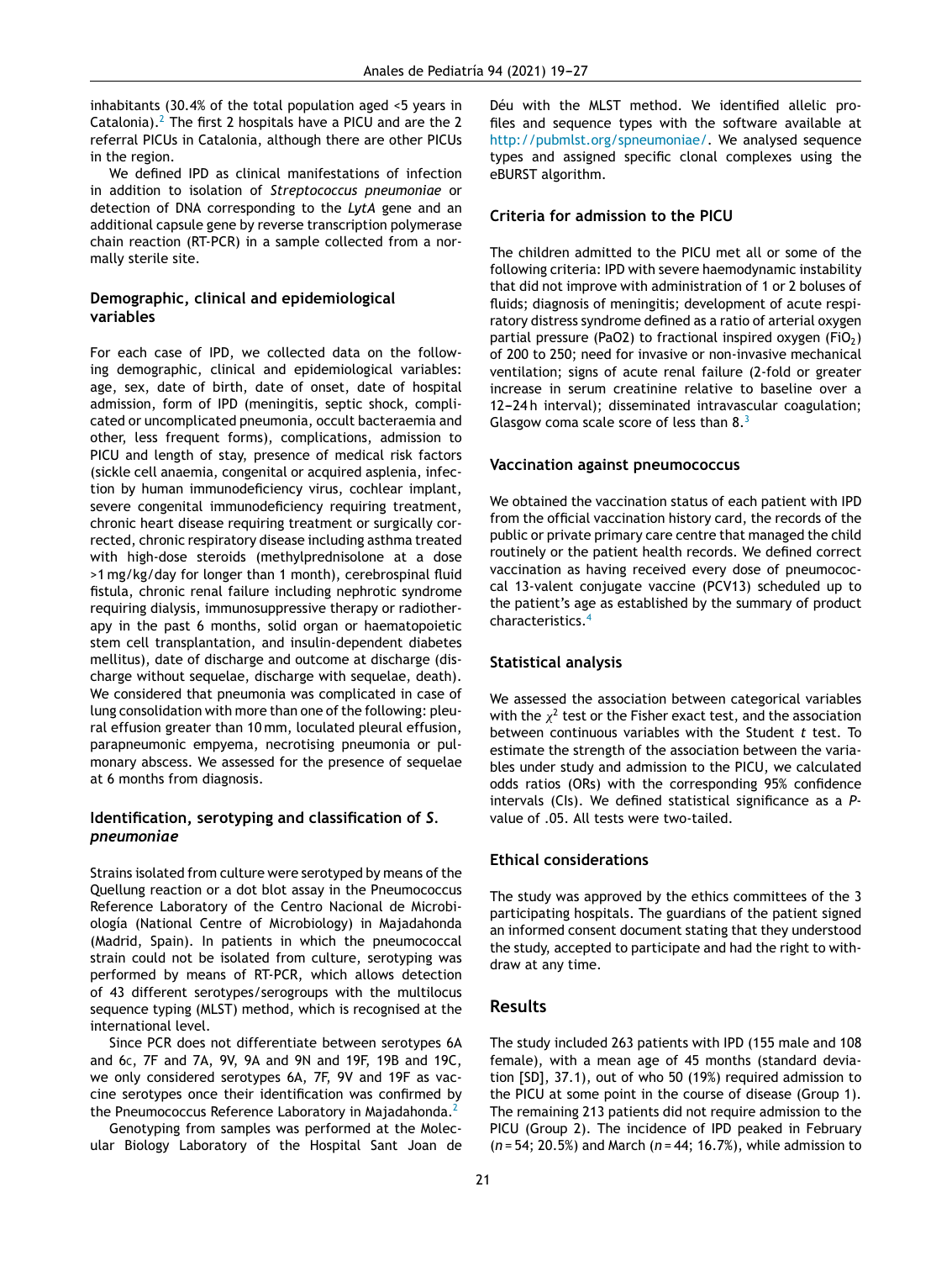<span id="page-3-0"></span>

**Figure 1** Characteristics of patients based on whether or not they required admission to the paediatric intensive care unit (PICU). (A) Month of the year invasive pneumococcal disease was diagnosed. (B) Clinical presentation. (C) Complications. (D) Sequelae.

the PICU peaked in March (*n* = 10; 20%) and December (*n* = 7; 14%) (Fig. 1A).

The length of stay was significantly longer in patients that required admission to the PICU (19.8  $\pm$  12.5 days) compared to those that did not  $(9.6 \pm 5.8$  days)  $(P < .001)$ . We found that 46.7% of patients with underlying disease required admission to the PICU compared to 17.3 of patients that were previously healthy. The ratio of the number of patients admitted to the PICU to the number not admitted was 4.17 times greater in patients with underlying disease compared to previously healthy patients, and this association was statistically significant (OR, 4.17; 95% CI, 1.44-12.12).

The forms of IPD found in the total sample were (*n*; %): complicated pneumonia (152; 57.4%), uncomplicated pneumonia (43; 16.3%), occult bacteraemia (25; 9.5%), meningitis (19; 7.2%), septic shock (7; 2.7%), mastoiditis (7; 2.7%), osteoarticular infection (7; 2.7%), orbital cellulitis (2; 0.8%), peritonitis (1) and pancreatitis (1). In group 1, the patients admitted to the PICU included 100% of patients with septic shock (OR, 5.95; 95% CI, 4.53-7.82), 84.2% of patients with meningitis (OR, 32.94; 95% CI, 9.11-119.10) and 15.2% of patients with complicated pneumonia (OR, 0.57; 95% CI, 0.30-1.50), although in the latter case the association with PICU admission was not statistically significant. Group 2, composed of the patients that did not require PICU admission, included 95% of the patients with uncomplicated (OR,  $0.18$ ; 95% CI,  $0.04 - 0.75$ ) ([Table](#page-4-0) 1 and Fig. 1B).

In both groups 1 and 2, 64.4% of patients with IPD experienced some form of complication; 57.8% were respiratory complications and 5.3% neurologic complications. Of the patients with neurologic complications during the acute phase, 85.7% required admission to the PICU (OR, 33.3; 95% CI,  $7.17-154.8$ ), as did 15.8% of the patients with respiratory complications (OR, 0.613; 95% CI, 0.33-1.14) (Fig. 1C).

Of the 260 patients with IPD for who follow-up data were available, 85.5% were free of sequelae at 6 months. Two patients died and 1 did not attend the follow-up visit. Out of the patients with immediate sequelae, 22 (8.5%)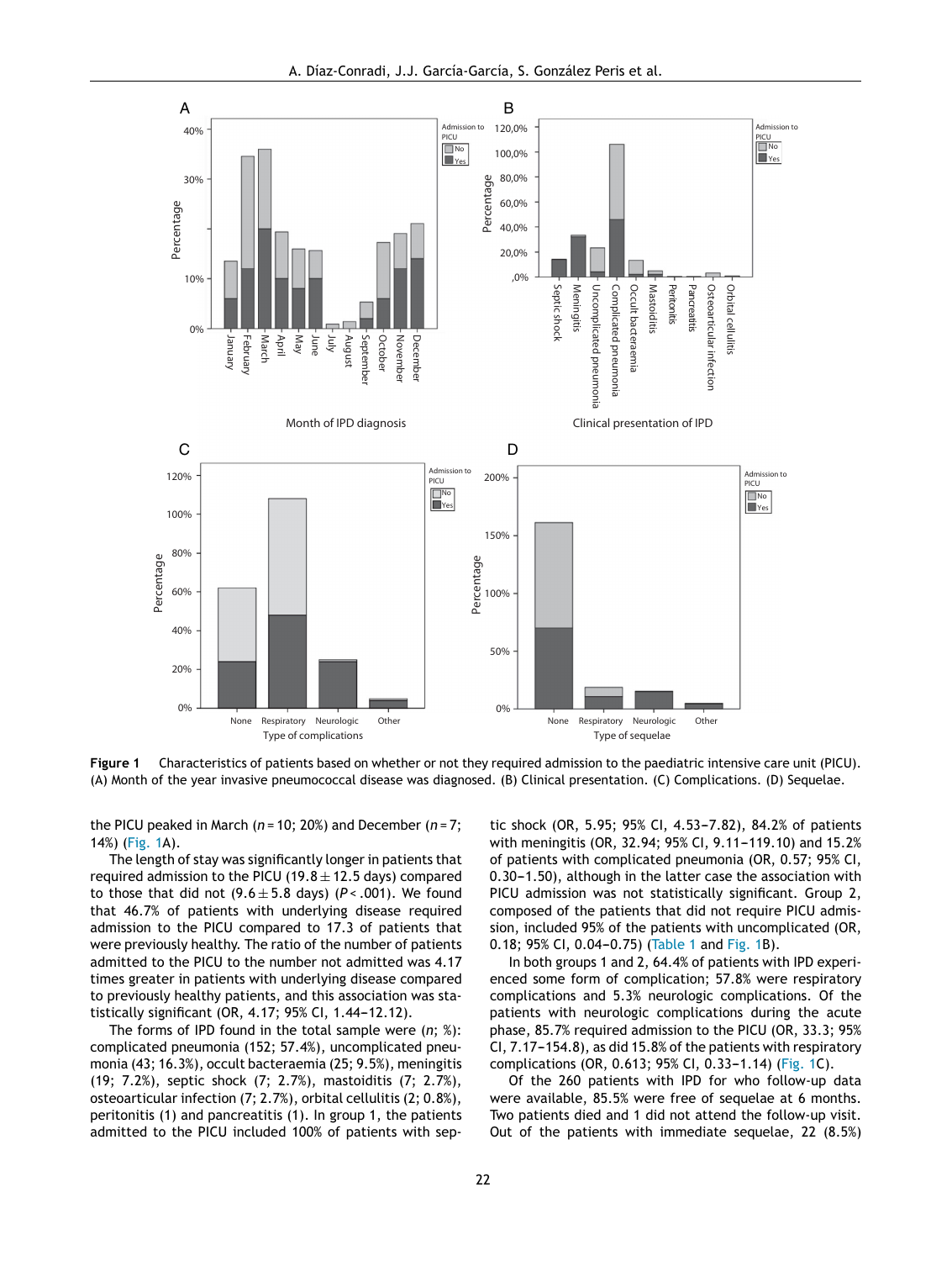|                                              | PICU $(n = 50) n$ (%)          | No PICU $(n = 213) n$ (%)      | $P$ (Student $t$ ) | Raw OR (95% CI)            | Adjusted OR<br>(95% CI)   |
|----------------------------------------------|--------------------------------|--------------------------------|--------------------|----------------------------|---------------------------|
| Age (months)                                 | 36.9<br>$\pm$ 36.1 (26.7-47.2) | 47.6<br>$\pm$ 37.4 (42.6-52.7) | .067               |                            |                           |
| Sex                                          |                                |                                |                    |                            |                           |
| Male                                         | 28<br>(18.1%)                  | 127<br>(81.9%)                 | .220<br>.639       | 0.86<br>$(0.46 - 1.6)$     | 0.37<br>$(0.12 - 1.19)$   |
| Female                                       | 22<br>(20.4%)                  | 86<br>(79.6%)                  |                    |                            |                           |
| Hospital<br>length of<br>stay in days        | 9.6<br>$\pm 5.8$ (8.8-10.4)    | 19.8<br>$± 12.5(16.2-23.4)$    | $-.001$            |                            |                           |
| Underlying disease                           |                                |                                |                    |                            |                           |
| Yes                                          | 7<br>(46.7%)                   | 8<br>(53.3%)                   | .011               | 4.17<br>$(1.44 - 12.12)$   | 4.97<br>$(0.61 - 40.64)$  |
| No                                           | 43<br>(17.3%)                  | 205<br>(82.7%)                 |                    |                            |                           |
| <b>Clinical presentation</b><br>Septic shock |                                |                                |                    |                            |                           |
| Yes                                          | $\overline{7}$<br>(100%)       | $\pmb{0}$<br>(0%)              | $-.001$            | 5.95<br>$(4.53 - 7.82)$    |                           |
| $\operatorname{\mathsf{No}}$                 | 43<br>(16.8%)                  | 213<br>(83.2%)                 |                    |                            |                           |
| Meningitis                                   |                                |                                |                    |                            |                           |
| Yes                                          | 16<br>(84.2%)                  | 3<br>(15.8%)                   | $-.001$            | 32.94<br>$(9.11 - 119.10)$ | 15.27<br>$(2.39 - 97.67)$ |
| No                                           | 34<br>(13.9%)                  | 210<br>(86.1%)                 |                    |                            |                           |
| Complicated pneumonia                        |                                |                                |                    |                            |                           |
| Yes                                          | 23<br>(15.2%)                  | 128<br>(84.8%)                 | .07                | 0.57<br>$(0.304 - 1.50)$   |                           |
| $\operatorname{\mathsf{No}}$                 | 27<br>(24.1%)                  | 85<br>(75.9%)                  |                    |                            |                           |
| Uncomplicated pneumonia                      |                                |                                |                    |                            |                           |
| Yes                                          | $\overline{2}$                 | 41                             | .009               | 0.18                       | 0.21                      |
|                                              | (4.7%)                         | (95.3%)                        |                    | $(0.04 - 0.75)$            | $(0.03 - 1.41)$           |
| $\operatorname{\mathsf{No}}$                 | 48<br>(21.8%)                  | 172<br>(78.2%)                 |                    |                            |                           |
|                                              |                                |                                |                    |                            |                           |

<span id="page-4-0"></span>**Table 1** Characteristics of patients with invasive pneumococcal disease, compared based on the need for admission in the paediatric intensive care unit.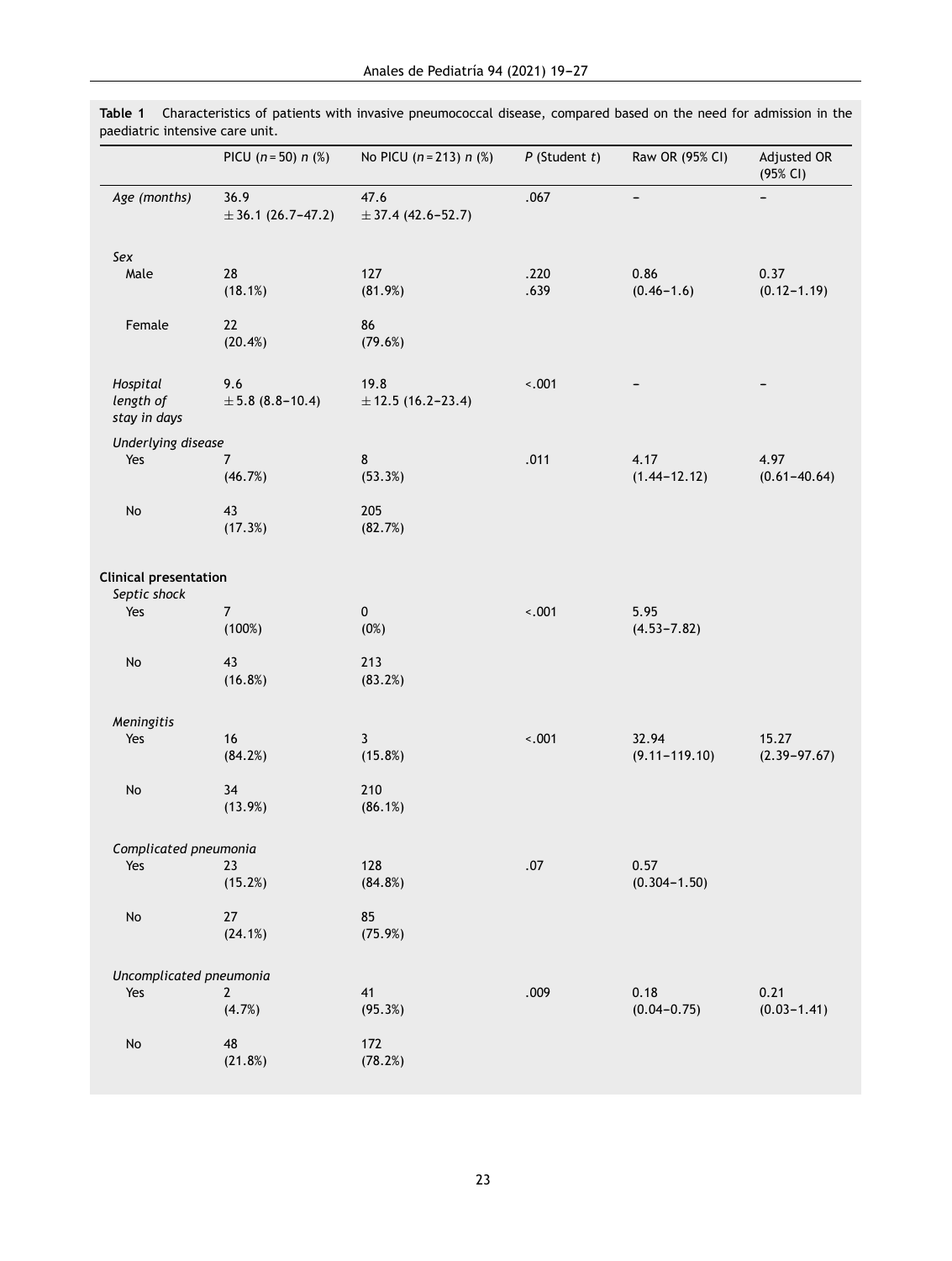| Table 1 (Continued)         |                       |                           |                    |                  |                         |  |  |  |
|-----------------------------|-----------------------|---------------------------|--------------------|------------------|-------------------------|--|--|--|
|                             | PICU $(n = 50) n$ (%) | No PICU $(n = 213) n$ (%) | $P$ (Student $t$ ) | Raw OR (95% CI)  | Adjusted OR<br>(95% CI) |  |  |  |
| Bacteraemia                 |                       |                           |                    |                  |                         |  |  |  |
| Yes                         | $\mathbf{1}$          | 24                        | .081               | 0.16             | 0.11                    |  |  |  |
|                             | (4.0%)                | (96.0%)                   |                    | $(0.02 - 1.21)$  | $(0.01 - 1.31)$         |  |  |  |
| No                          | 49                    | 189                       |                    |                  |                         |  |  |  |
|                             | (20.6%)               | (79.4%)                   |                    |                  |                         |  |  |  |
| Other presenting symptoms   |                       |                           |                    |                  |                         |  |  |  |
| Yes                         | 1                     | 17                        | .232               | 0.24             |                         |  |  |  |
|                             | (5.6%)                | (94.4%)                   |                    | $(0.03 - 1.81)$  |                         |  |  |  |
| No                          | 49                    | 196                       |                    |                  |                         |  |  |  |
|                             | (20%)                 | (80%)                     |                    |                  |                         |  |  |  |
|                             |                       |                           |                    |                  |                         |  |  |  |
| Acute complications<br>None | 12                    | 81                        |                    |                  | Ref.                    |  |  |  |
|                             | (12.9%)               | (87.1%)                   |                    |                  |                         |  |  |  |
| Neurologic                  | 12                    | $\mathbf{2}$              | $-.001$            | 33.3             | 7.53                    |  |  |  |
|                             | (85.7%)               | (14.3%)                   |                    | $(7.17 - 154.8)$ | $(0.83 - 68.23)$        |  |  |  |
|                             | 24                    | 128                       | .536               | 0.613            |                         |  |  |  |
| Respiratory                 | (15.8%)               | (84.2%)                   |                    | $(0.33 - 1.14)$  |                         |  |  |  |
| Other                       | $\mathbf{2}$          | $\mathbf{2}$              | .18                | 4.4              |                         |  |  |  |
|                             | (50%)                 | (50%)                     |                    | $(0.6 - 31.9)$   |                         |  |  |  |
| Sequelae                    |                       |                           |                    |                  |                         |  |  |  |
| None                        | 33                    | 194                       |                    |                  |                         |  |  |  |
|                             | (14.4%)               | (85.5%)                   |                    |                  |                         |  |  |  |
| Neurologic                  | $\boldsymbol{7}$      | $\mathbf{1}$              | $-.001$            | 37.1             |                         |  |  |  |
|                             | (87.5%)               | (12.5%)                   |                    | $(4.44 - 309.9)$ |                         |  |  |  |
|                             | 5                     | $17$                      | .54                | 1.4              |                         |  |  |  |
| Respiratory                 | (22.7%)               | (77.3%)                   |                    | $(0.48 - 3.93)$  |                         |  |  |  |
| Other                       | $2 \overline{ }$      | $\mathbf{1}$              | .028               | 9.4              |                         |  |  |  |
|                             | (66.7%)               | (33%)                     |                    | $(0.84 - 106.2)$ |                         |  |  |  |
| PCV13 vaccination           |                       |                           |                    |                  |                         |  |  |  |
| Complete                    | 5                     | 40                        | (.14)              | 0.48             |                         |  |  |  |
|                             | (11.1%)               | (88.9%)                   |                    | $(0.18 - 1.29)$  |                         |  |  |  |
| Incomplete                  | 45                    | 172                       |                    |                  |                         |  |  |  |
| or                          | (20.6%)               | (79.4%)                   |                    |                  |                         |  |  |  |
| unvaccinated                |                       |                           |                    |                  |                         |  |  |  |

CI, confidence interval; OR, odds ratio; PICU, paediatric intensive care unit; PCV13, pneumococcal conjugate 13-valent vaccine.

\* We applied the continuity correction to the  $\chi^2$  test when at least 1 expected frequency <5.

Quantitative data expressed as mean  $\pm$  standard deviation (95% CI).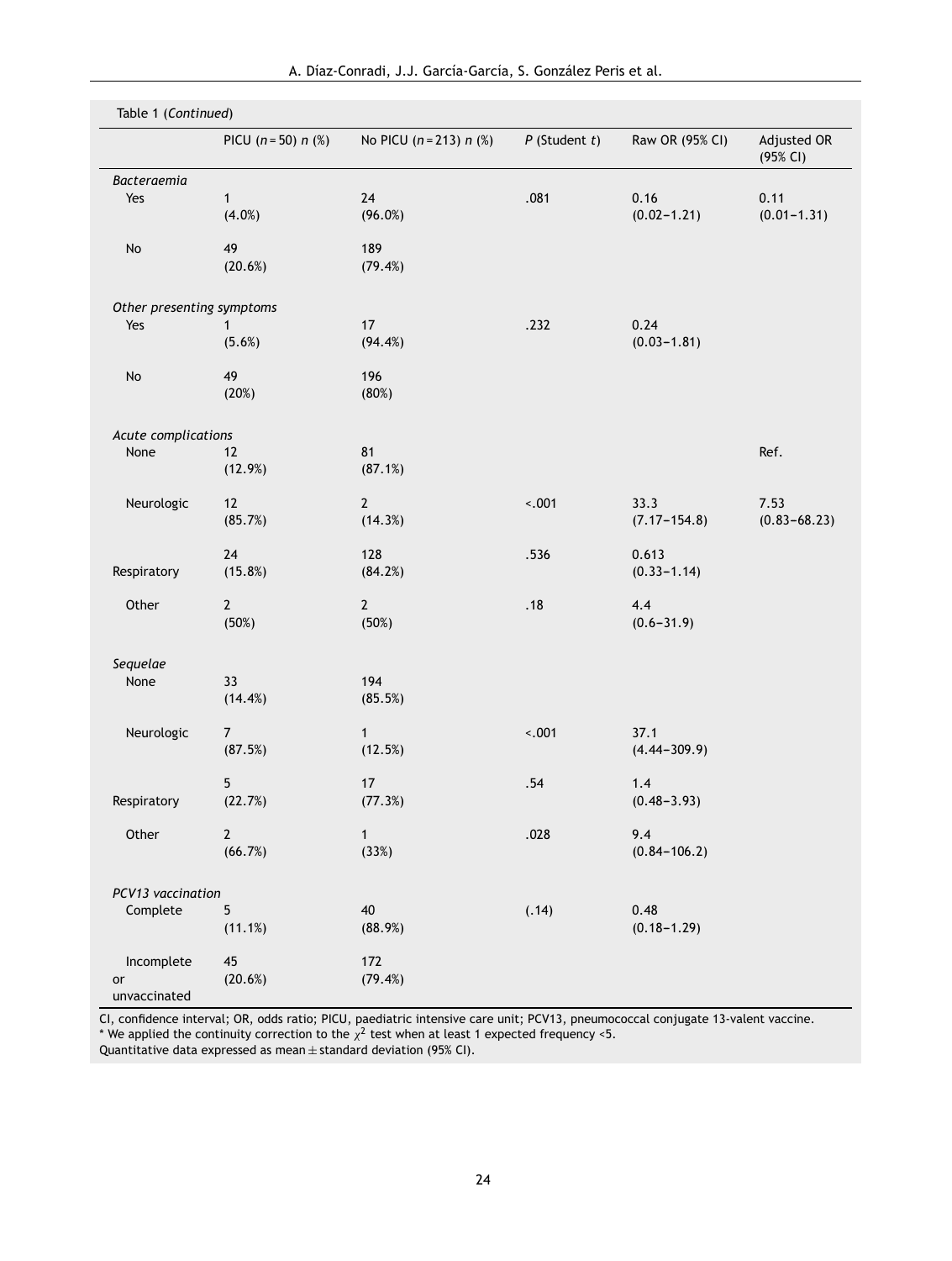had respiratory sequelae and 8 (3.1%) neurologic sequelae (including 2 patients with hearing loss); 1 patient had high blood pressure, 1 required a radical mastoidectomy and 1 had cavernous sinus thrombosis. In group 1, 14.3% of patients developed neurologic sequelae (OR, 37.1; 95% CI, 4.4-309-9), followed in frequency by respiratory sequelae in 10.2% (OR, 1.4; 95% CI, 0.48-3.93) ([Fig.](#page-3-0) 1D).

Of all patients with IPD, 84.8% (223/263) had not received antibiotherapy at the outpatient level before admission, and 20.6% of these subset of patients (46/223) belonged to group 1 (OR, 0.43; 95% CI, 0.145-1.26; *P* = .115).

We found that 50.4% (132/263) of patients, without differences between groups, had received at least 1 dose of pneumococcal conjugate vaccine. Only 28.1% were correctly vaccinated for their age (8.7% with PCV7; 2.3% with PVC10 and17.1% with PCV13). We did not find an association between the need for admission to the PICU (group 1) and complete PCV13 vaccination status (OR, 0.48; 95% CI,  $(0.18-1.3)$   $(P = .135)$ .

The serotypes identified most frequently in both groups were serotype 3 (53 [20.2%], of who 17% required PICU admission), serotype 1 (48 [18.3%], of who 12.5% required PICU admission), other nonvaccine serotypes (33 [12.5%], of who 21% required PICU admission), serotype 19A (17; 6.5%, of who 23% required PICU admission) and serotype 14 (15 [5.7%], of who 20% required PICU admission). The serotypes identified most frequently in patients of group 1 were (*n*,  $%$ ): serotype 3 (9; 18%), other nonvaccine serotypes (7; 14%), serotype 1 (6; 12%) and serotype 19A (4; 8%). The most frequent nonvaccine serotypes in group 1 were serotypes 10A  $(2; 4%)$  and 11  $(2; 4%)$  ([Fig.](#page-7-0) 2). There was only 1 case of vaccine failure in this group, corresponding to a patient with infection by serotype 3. When it came to genotyping, the only salient finding in group 1 was detection of sequence type 306, corresponding to serotype 1, in 4/6 cases; the rest of sequence types and clonal complexes varied and were not associated significantly with PICU admission.

#### **Discussion**

Admission to the PICU is a possible development in the context of IPD, so the exploration of the epidemiological, microbiological and clinical factors may be associated with an increased likelihood of admission to the PICU is a relevant pursuit. In our study, we identified factors associated with an increased probability of admission to the PICU, such as age less than 1 year at the time of diagnosis, the presence of underlying disease that increases the risk of IPD, specific presentations of IPD such as septic shock or meningitis and the months of the year corresponding to seasonal viral disease outbreaks.

The two seasonal peaks in the incidence of IPD and the peak in the proportion of patients with IPD requiring PICU admission coincided with the annual outbreaks of bronchiolitis due to respiratory syncytial virus (RSV) and influenza, as described in previous studies. $5-9$  However, while the incidence of IPD peaked in February and March (and the influenza outbreak occurred between week 50 of 2013 and week 12 of 2014 $^{10}$ [\),](#page-8-0) the months corresponding to the highest proportion of IPD cases requiring PICU admission were November and December (overlapping with the RSV season

that happens between week 40 of one year and week 4 of the following year<sup>[10](#page-8-0)</sup>). This could be explained by different factors, such as the lower age of patients with bronchiolitis, the virulence of the virus involved in the RSV or flu season, and the previous health of the patient.<sup>[6,7](#page-8-0)</sup>

Outpatient management with antibiotherapy previous to hospital admission does not have a protective effect against admission to the PICU, as we found in our series and in reviewing the work of other authors.<sup>[11](#page-8-0)</sup>

The total length of stay was greater in patients admitted to the PICU, which was consistent with the findings of previous studies.<sup>[12](#page-8-0)</sup> When it came to the forms of IPD that required admission to the PICU, we found that the only feature present in 100% of the patients admitted to the PICU was haemodynamic instability. Although a diagnosis of meningitis was in itself a criterion for admission to the PICU, it was not always made at the outset and patients with a discharge diagnosis of meningitis that were not admitted to the PICU had favourable outcomes. This was because 39.5% of the patients with meningitis admitted to the PICU had complications during the acute phase, as was observed in other studies, such as the one published by Casado et al.<sup>[11](#page-8-0)</sup> Most children with IPD admitted to the PICU recovered and were free of sequelae. The most frequent sequelae were neurologic, followed by respiratory sequelae. Only 15.2% of patients with complicated pneumonia with pleural effusion or empyema required admission to the PICU, which demonstrates that these patients may be managed in a hospital without an intensive care unit under close monitoring.<sup>[11,13](#page-8-0)</sup>

Although the most prevalent serotypes (especially 19A) are covered by the PCV13, 11.8% of the patients with complete PCV13 vaccination were admitted to the PICU compared to 18.5% of patients without complete vaccination (*P* = .23), a difference that was not statistically significant. Thus, in our study, complete vaccination with PCV13 did not exhibit a protective effect as concerned admission to the PICU. The only case of vaccine failure in a patient that required intensive care involved serotype 3, against which the PCV13 proved to be less effective compared to other serotypes, as found in previous studies.<sup>14-[16](#page-8-0)</sup> Asner et al.<sup>16</sup> reported vaccine failure in 26% of patients that required admission to the PICU, with many of these cases involving serotype 3. We ought to mention 2 serotypes that are not included in the PCV13, 10A and 11A, which, while infrequent among our patients, are associated with a high proportion of PICU admission. In a prospective study conducted in Switzerland that included 117 patients with IPD, patients with meningitis, especially those with infection by non-vaccine serotypes, were most likely to require admission to the PICU.[16](#page-8-0)

When it came to the serotypes involved in IPD, in our study serotype 3 was the one corresponding to the highest proportion of affected patients requiring admission to the PICU, which may be attributable to the characteristics of this serotype, which has capsule proteins resulting in greater virulence,  $17,18$  and the lower efficacy of the PCV13 against this serotype, described in the previous literature.<sup>[14,17,18](#page-8-0)</sup> This was also the serotype most frequently associated with development of IPD and with vaccine failure in our study.

These results evince the need of ongoing surveillance of pneumococcal serotypes involved in IPD and their genotypes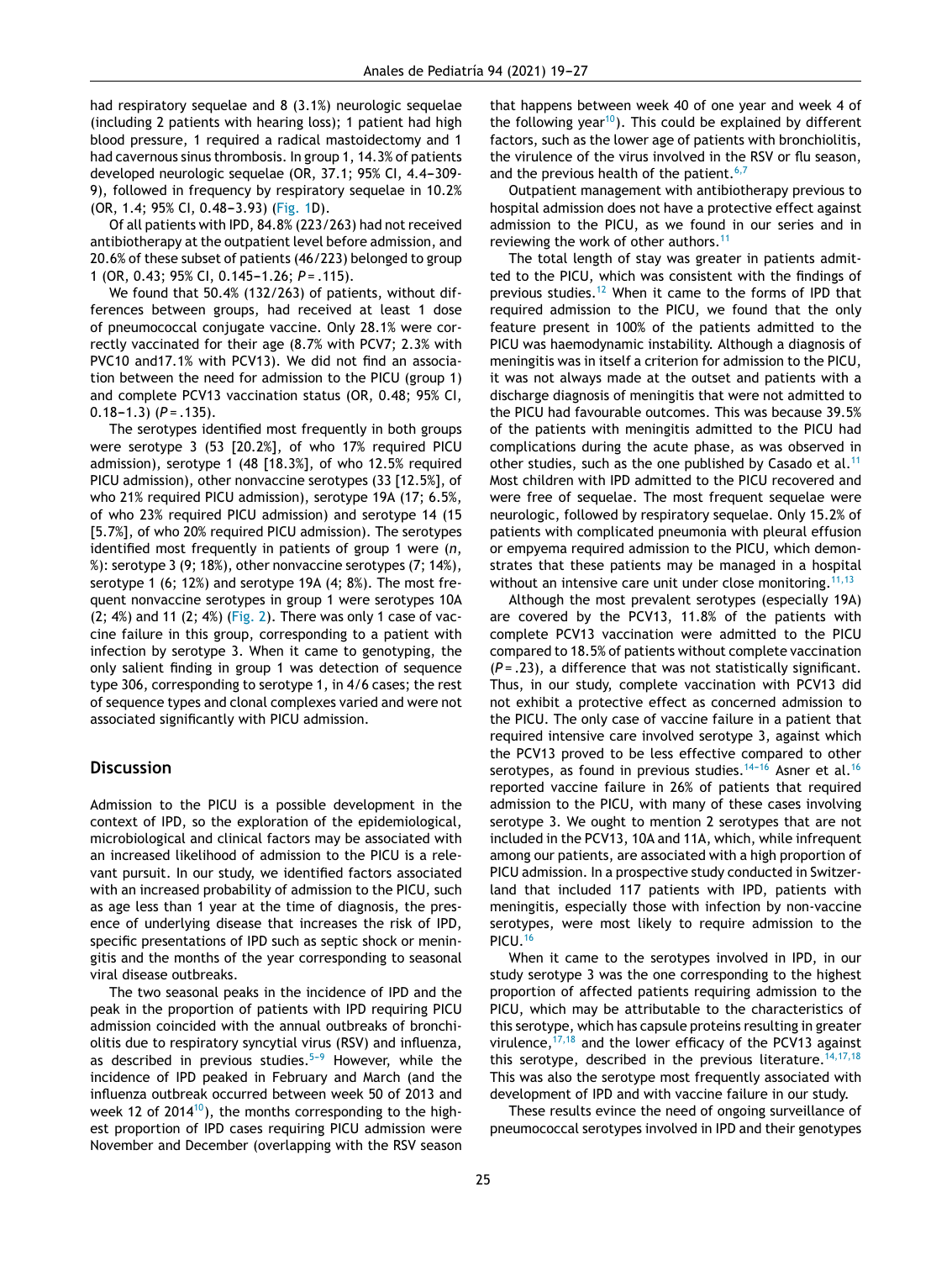<span id="page-7-0"></span>

**Figure 2** Frequency distribution of serotypes in patients that required admission to the paediatric intensive care unit (PICU) and patients that did not.

to have updated information on the aetiological agents of IPD in the local population at all times.<sup>[19](#page-8-0)</sup>

There are limitations to our study. First of all, the sample only included 30.4% of the population under 5 years in Catalonia, as we only studied IPD in 3 of the hospitals in the region. Secondly, only 2 of the 3 participating hospitals had a PICU, and while these 2 units are the referral PICUs in Catalonia, there are other hospitals that manage patients with IPD. Third of all, there may have been biases associated with the documentation of clinical data in the health records, and some pneumococcal strains were not analysed, meaning the resulting information was not available for 100% of the cases. Lastly, data collection in the last year included in the study period ended in June, which means that the study did not include data corresponding to the bronchiolitis season of that year.

#### **Conclusions**

In our series, the presence of septic shock and/or neurologic involvement in the context of IPD was associated with admission to the PICU, and the proportion of patients admitted to the PICU was higher in the group of patients with underlying disease. The frequency of PICU admission increased during the annual bronchiolitis season. Admission to the PICU was associated with a longer length of stay in hospital, a higher prevalence of complications in the acute phase and a higher prevalence of sequelae, mainly neurologic. The most frequent serotypes involved in the group of patients admitted to the PICU were vaccine serotypes (19A, 14, 3 and 1). Admission to the PICU in the context of IPD is necessary in patients that develop septic shock or neurologic complications. In case of complicated pneumonia, it is possible to manage the patient in the paediatric ward under close monitoring.

#### **Funding**

National R&D& programme, Instituto de Salud Carlos III-Vice Directorate General of Evaluation and Promotion of Research in Health Care. Grant no. P111/02081, PI 11/2345; European Regional Development Fund (ERDF) and Agencia de Gestión de Ayudas Universitarias y de Investigación (AGAUR). Grant no. 2017 SGR 1342.